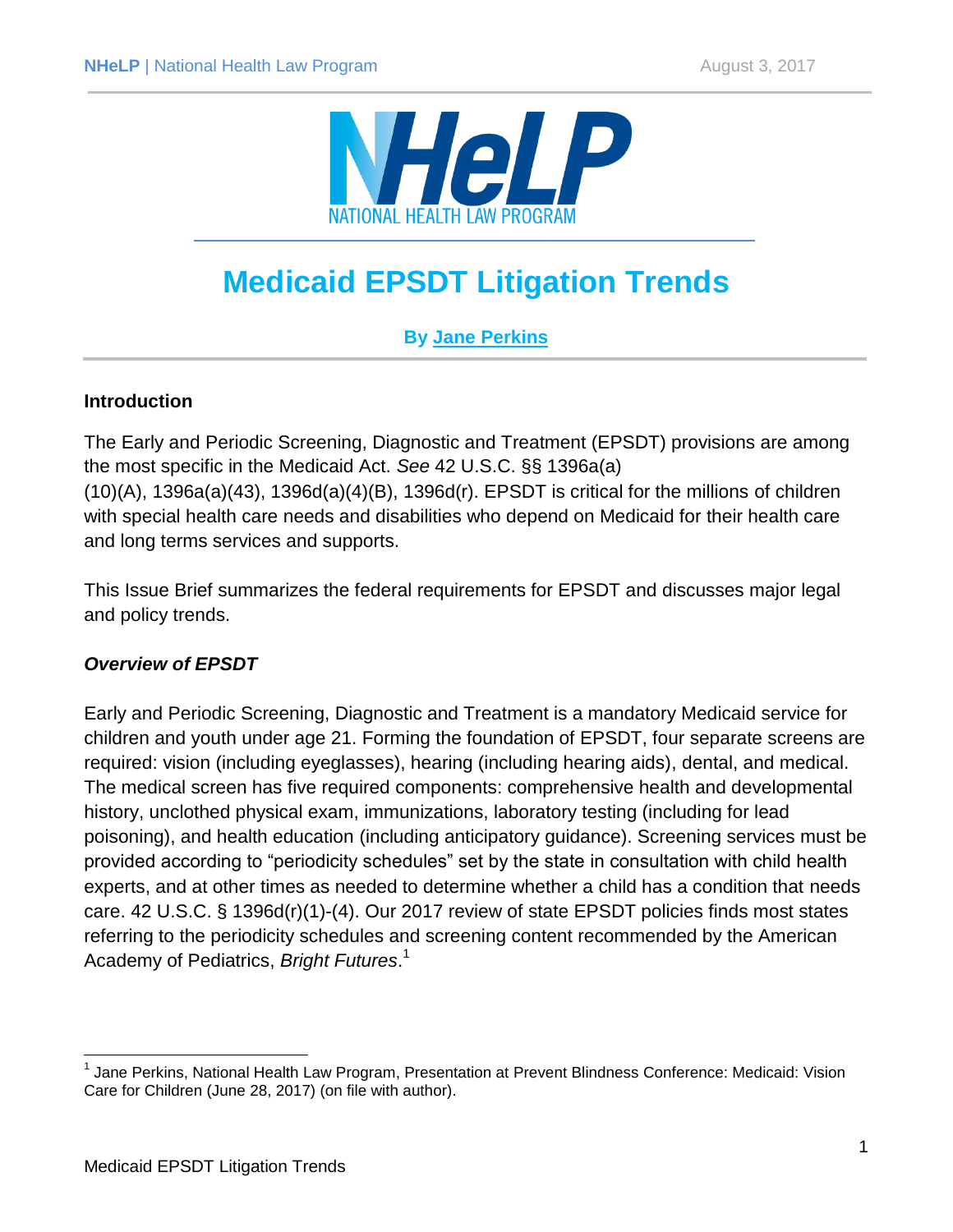State Medicaid agencies must effectively inform all Medicaid-eligible persons in the state who are under age 21 of the availability of EPSDT. *Id*. at § 1396a(a)(43)(A). This includes effectively informing families and children with disabilities and providing appointment scheduling and transportation assistance. *See* 42 C.F.R. § 441.56.

The Medicaid Act also requires the Medicaid agency to "arrange for (directly or through referral to appropriate agencies, organizations, or individuals) corrective treatment..." 42 U.S.C. § 1396a(a)(43)(C). The Act prescribes a comprehensive scope of benefits and the medical necessity standard that must be applied on an individual basis to determine a child's treatment needs:

Scope of benefits: Covered services include all mandatory and optional services that the state can cover under Medicaid, whether or not such services are covered for adults, see Id. at § 1396d(a) (listing services).

Medical necessity: The Medicaid Act requires coverage of "necessary health care, diagnostic services, treatment, and other measures… to correct or ameliorate defects and physical and mental illnesses and conditions…."

*Id*. at § 1396d(r)(5). In sum, if a health care provider determines that a service is needed, it should be covered to the extent needed. For example, if a child needs personal care services to ameliorate a behavioral health problem, EPSDT must cover these services to the extent the child needs them—even if the state places a quantitative limit on personal care services or does not cover them at all for adults. As stated by the U.S. Department of Health and Human Services Centers for Medicare & Medicaid Services (CMS):

The goal of EPSDT is to assure that individual children get the health care they need when they need it–the right care to the right child at the right time in the right setting.

### *Case Trends*

### *EPSDT litigation is focusing on necessary treatment, particularly home and communitybased care.*

In previous years, EPSDT litigation focused broadly on states' failures to implement the EPSDT benefit, often focusing on screening and informing. *See*, *e.g*., *Frew v. Gilbert*, 109 F. Supp. 2d 579 (E.D. Tex. 2000) (concerning screening, informing, and reporting); *Salazar v. D.C*., No. CA-93-452 (D.D.C. 1997) (remedial order concerning screening, informing and reporting) (on file with author); *Stanton v. Bond*, 504 F.2d 1246 (7th Cir. 1974) (rejecting state's approach to informing).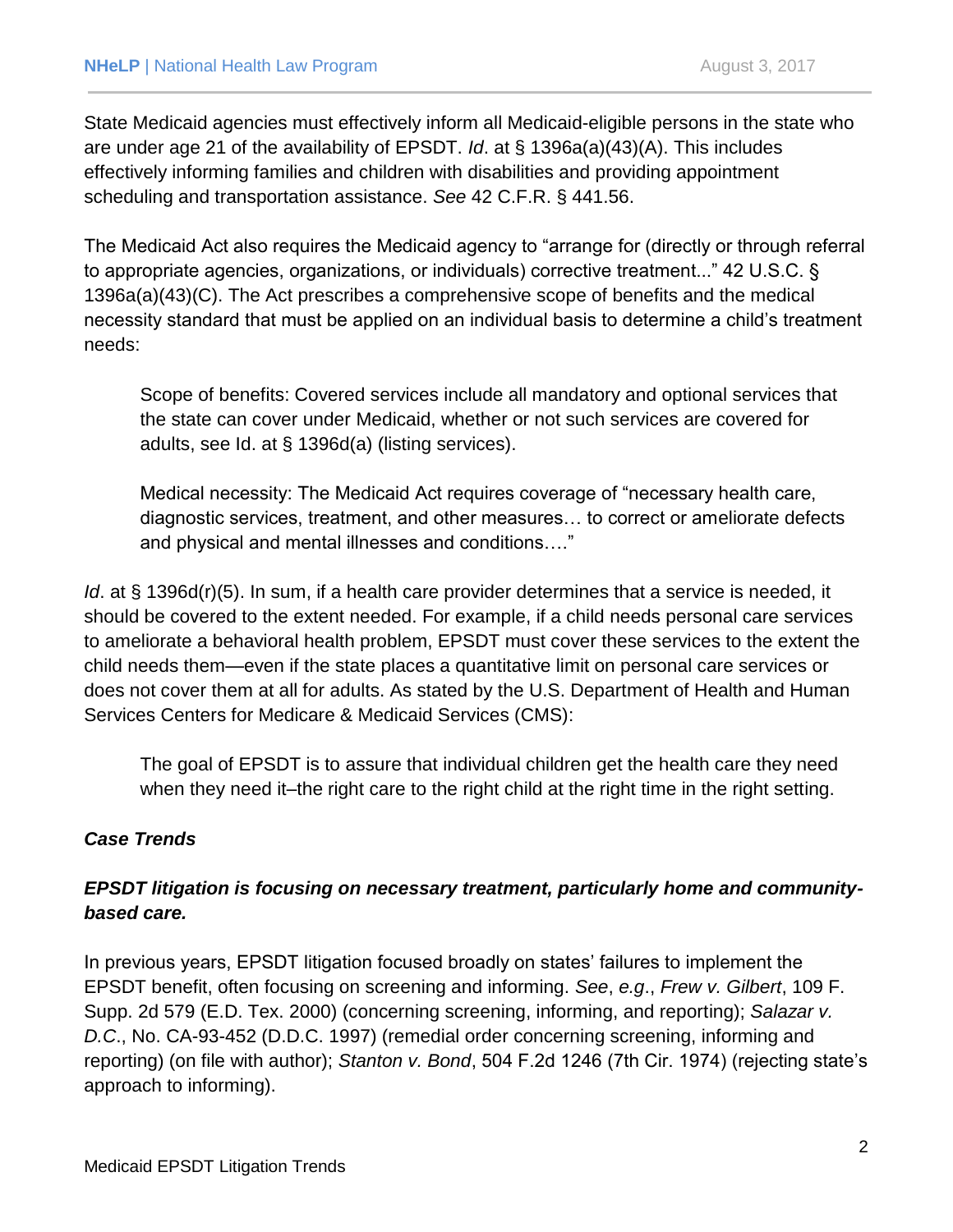Recent cases have taken a more targeted approach, however, focusing, in particular, on treatments needed by children with developmental and/or intellectual disabilities. For example, a California case, *Katie A. ex rel. Ludin* v. *L.A. County*, 481 F.3d 1150 (9th Cir. 2007), produced a settlement whereby the state agreed to cover in-home support services needed by children in the foster care system, including therapeutic foster care and wraparound services. *See* No. 02-cv-05662 (C.D. Cal. Dec. 5, 2011) (Settlement Agreement, attached as Ex. 1 to Stipulated Judgment Pursuant to Class Action Settlement Agreement) (Docket Entry 779);<sup>2</sup> *see also*, *e.g.*, *Rosie D. v. Romney*, 410 F. Supp. 2d 18 (D. Mass. 2006) (ordering Massachusetts to cover home and community-based support services needed by children with serious emotional disturbances, including crisis intervention, in-home behavioral supports and therapy services, mentoring, and parent/caregiver support).

Services for children with autism spectrum disorders (ASDs) have also been a focus of litigation. Two federal circuit courts of appeals have affirmed lower court injunctions requiring coverage of Applied Behavioral Analysis (ABA) therapy for young children with autism. *See K.G. ex rel. Garrido v. Dudek*, 731 F.3d 1152 (11th Cir. 2013) (finding district court did not abuse its discretion in issuing a permanent injunction that overruled state's determination that ABA was experimental), *on remand*, 981 F. Supp. 2d 1275 (S.D. Fla. 2013) (permanent injunction requiring Florida to pay for ABA); *Parents' League for Effective Autism Servs. v. Jones-Kelley*, 339 F. App'x 542 (6th Cir. 2009) (enjoining state rules that restricted EPSDT coverage of ABA as a rehabilitative service), *aff'g,* 565 F. Supp. 2d 905 (S.D. Ohio 2008). District courts have also enforced the EPSDT provisions to require Medicaid coverage of ABA. *See*, *e.g.*, *Chisholm v. Kliebert,* No. 97-3274, 2013 WL 3807990 (E.D. La. July 18, 2013) (finding agency in contempt of remedial order and ordering agency to ensure direct enrollment of Board Certified Behavioral Analysts until the state has begun issuing licenses to providers who treat children with autism disorders).

l 2 In *Katie A v. Douglas*, the U.S. Department of Justice (DOJ) stated, "A service must be covered by the EPSDT program if it can properly be described as one of the services listed in [section 1396d(a) of] the Medicaid Act." Comments of the United States in Support of Final Approval of the Proposed Settlement Agreement in the California EPSDT case at 13, *Katie A v. Douglas*, No. 02-cv-05662 (C.D. Cal. Comments filed Nov. 18, 2011) (on file with author). The DOJ also noted that states must provide required services "effectively" and, thus, "in a coordinated fashion" when necessary to meet the needs of children with serious emotional or behavioral disorders. *Id.* at 14 (citing *Katie A.*, 481 F.3d at 1161). The DOJ concluded:

If such EPSDT services are medically necessary to correct or ameliorate a mental health condition … it is the State's obligation to provide the type of EPSDT required services that are included in therapies like ICC (Intensive Care Coordination), IHBS (Intensive Home Based Services), and TFC (Therapeutic Foster Care) services *effectively* to eligible children."

*Id.* at 18 (emphasis in original). The National Health Law Program co-counseled *Katie A*.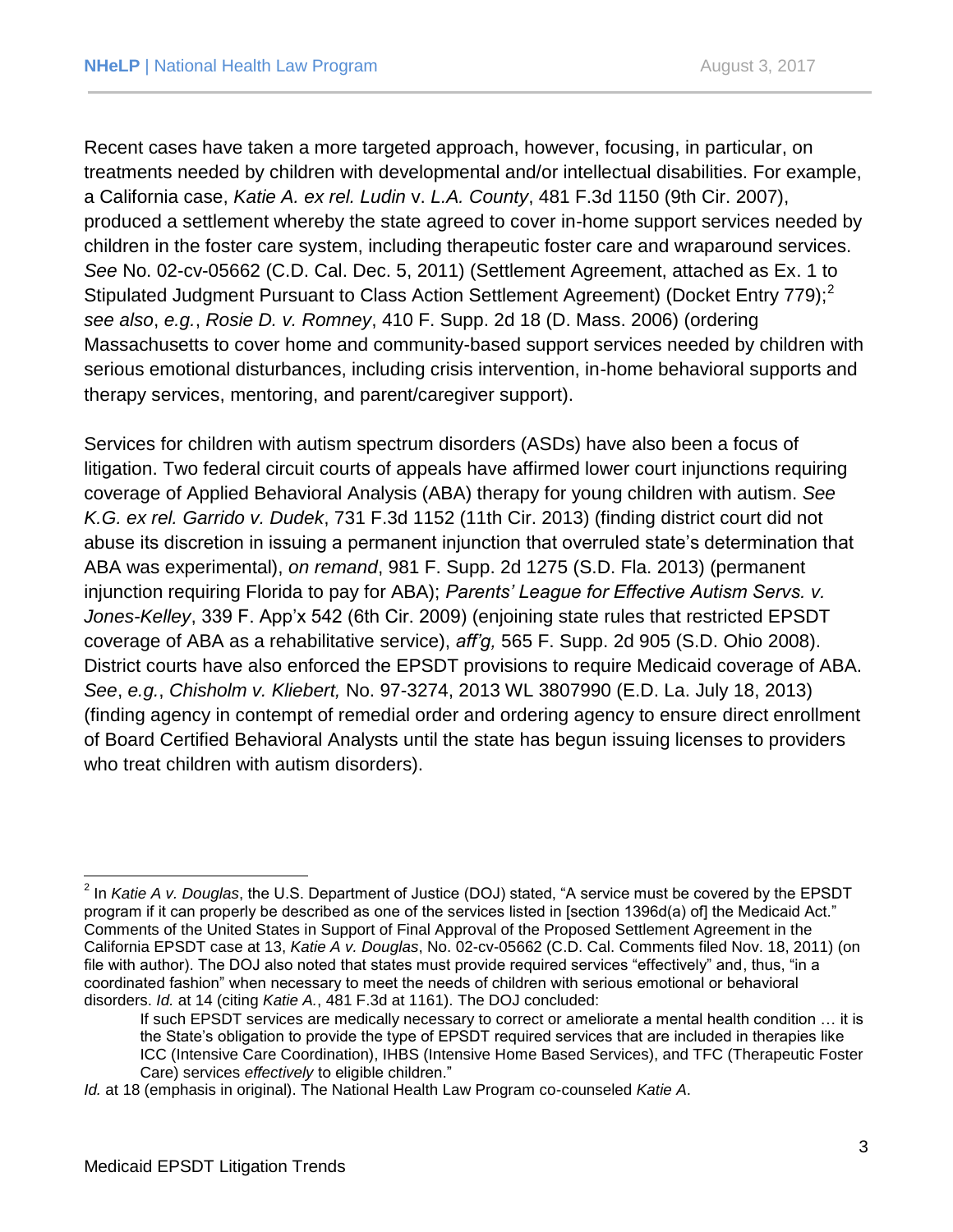#### *Advocates are pairing EPSDT with Americans with Disabilities Act/§ 504 claims to challenge states' efforts to reduce Medicaid coverage of in-home nursing services for medically fragile children.*

Child advocates filing complaints on behalf of children with disabilities are teaming their EPSDT claims with causes of action to enforce the Americans with Disabilities Act and the Rehabilitation Act. Title II of the ADA provides that no individual with a disability shall, by reason of the disability, be excluded from participation in or be denied the benefits of services, programs, or activities of a public entity, or be subjected to discrimination by the public entity. 42 U.S.C. § 12132. An implementing regulation requires public entities to administer services, programs, and activities in the most integrated setting appropriate to meet the needs of individuals with disabilities. 28 C.F.R. § 35.130(d). In *Olmstead v. L.C. ex rel. Zimring*, the Supreme Court held that "unjustified isolation … is properly regarded as discrimination based on disability." 527 U.S. 581, 607 (1999). Section 504 of the Rehabilitation Act contains similar anti-discrimination provisions that apply to state programs and activities that receive federal funding. 29 U.S.C. § 794(a); 28 C.F.R. § 41.51(d) (integration mandate). Because of the similarities between the two laws, courts apply them in a consistent manner.

The EPSDT/ADA interplay may arise from various scenarios, for example when the state and/or its contractors terminate or reduce in-home nursing hours absent any improvement in the child's condition or when children cannot promptly obtain the in-home nursing that the State has found the child needs. When the facts are supportive, children and their caretakers are filing complaints that seek relief pursuant to both the Medicaid Act and the ADA/Rehabilitation Acts. Such a case may involve a Medicaid-enrolled, medically fragile child or child with intellectual disabilities or behavioral health diagnoses who is stuck in a hospital or institutional setting even though the treating providers have prescribed in-home services. Or, the child may be living at home but experiencing reductions or gaps in nursing shifts to the point where the child faces a serious risk of being institutionalized.

A recent case example comes from Illinois, *O.B. v. Norwood*, 838 F.3d 837 (7th Cir. 2016), aff'g, 170 F. Supp. 3d 1186 (N.D. III. 2016).<sup>3</sup> In *O.B.*, the Medicaid agency determined that each of the child plaintiffs qualified for Medicaid coverage of a certain amount of in-home shift nursing services; however, the children were not receiving them. One plaintiff, O.B., was forced to live in an institution while other plaintiffs were being cared for at home by exhausted parents toiling to avoid institutional placements. The plaintiffs filed suit, bringing claims under the EPSDT provision that requires the state to arrange for the child to receive necessary treatment "(directly or through referral to appropriate agency, organization, or individuals)," 42

l

 $3$  Counsel for the plaintiffs and class are Legal Council for Health Justice, Robert H. Farley, Jr., and the National Health Law Program.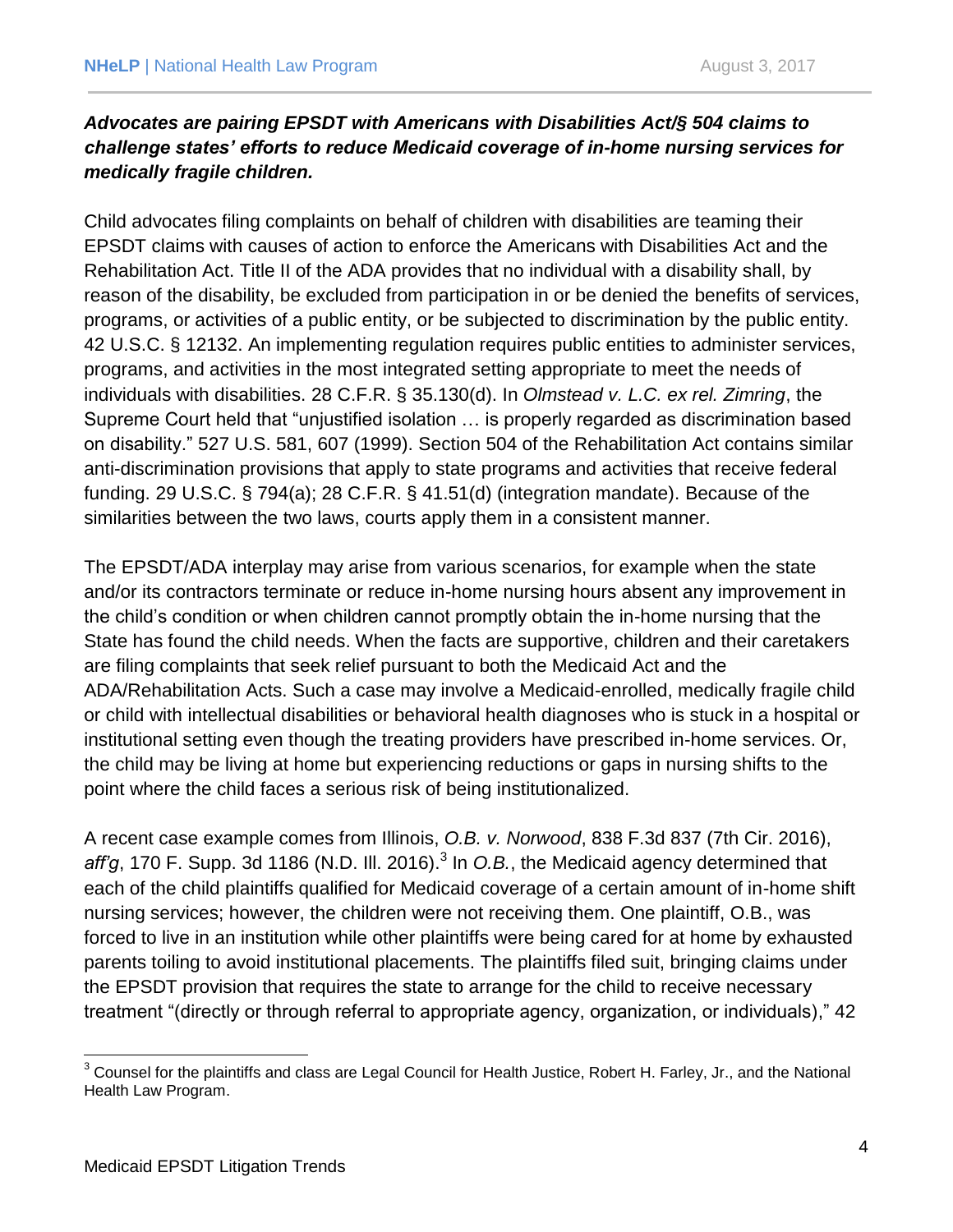U.S.C. § 1396a(a)(43)(C), and the provision that requires the state to ensure that medical assistance is provided with "reasonable promptness," *id*. at § 1396a(a)(8). The children also alleged violations of the ADA and § 504, arguing that the State was failing to provide nursing services in the most integrated setting appropriate to children's needs and was treating the plaintiffs worse than other children with disabilities whose in-home nursing services were paid for at higher hourly rates. *O.B.*, No. 1:15-cv-10463 (N.D. Ill.) (Compl. at ¶¶ 13-15) (on file with author).

The district court first entered a preliminary injunction on the Medicaid claims and required the State to "take immediate and affirmative steps to arrange directly or through referral…, corrective treatment of in-home shift nursing services to the Plaintiffs and [similarly situated children].…" 170 F. Supp. 3d 1186, 1197-98 (N.D. Ill. 2016). The State appealed the injunction to the Seventh Circuit Court of Appeals. Writing for the court, Judge Posner rejected the State's argument against the injunction on grounds that it could not guarantee enough nurses:

But the plaintiffs aren't asking for a guarantee; they're asking for the nurses, and there is no indication HFS will (unless compelled by the courts) lift a finger to find nurses to provide nursing services for children in O.B.'s situation.<sup>4</sup>

\*Following remand, the district court granted the Plaintiffs' motion for a preliminary injunction based on the disability claims, finding that the State's policies were inconsistent with the integration mandate.<sup>5</sup> The case is ongoing. There are other, similar cases. See, e.g., A.H.R. v. *Wash. State Health Care Auth.*, No. C15-570, 2016 WL 98513, at \*14-15 (W.D. Wash. Jan.7, 2016) (granting preliminary injunction on EPSDT claim, finding substantial evidence that state agency failed to arrange for provision of private duty nursing care at home and on ADA claim, finding children were threatened with placement in institutional settings); *Royal v. Cook*, No. 1:08-cv-2930-TWT, 2012 WL 2326115 (N.D. Ga. June 19, 2012) (on merits of EPSDT and ADA clams, granting permanent injunction prohibiting reduction in child's in-home skilled nursing hours); *accord M.A. v. Norwood*, 133 F.Supp.3d 1093 (N.D. Ill 2015) (finding allegations sufficient to state claims that EPSDT and ADA were violated by reduction in inhome shift nursing hours; eligibility standards were unreasonable, unwritten, and arbitrary in violation of due process; and notices of denial were inadequate).

 $\overline{\phantom{a}}$ 

<sup>4</sup> 838 F.3d at 841-42.

 $5$  O.B., No. 1:15-cv-10463 (N.D. Ill. Feb. 2, 2017) (Order) (on file with author).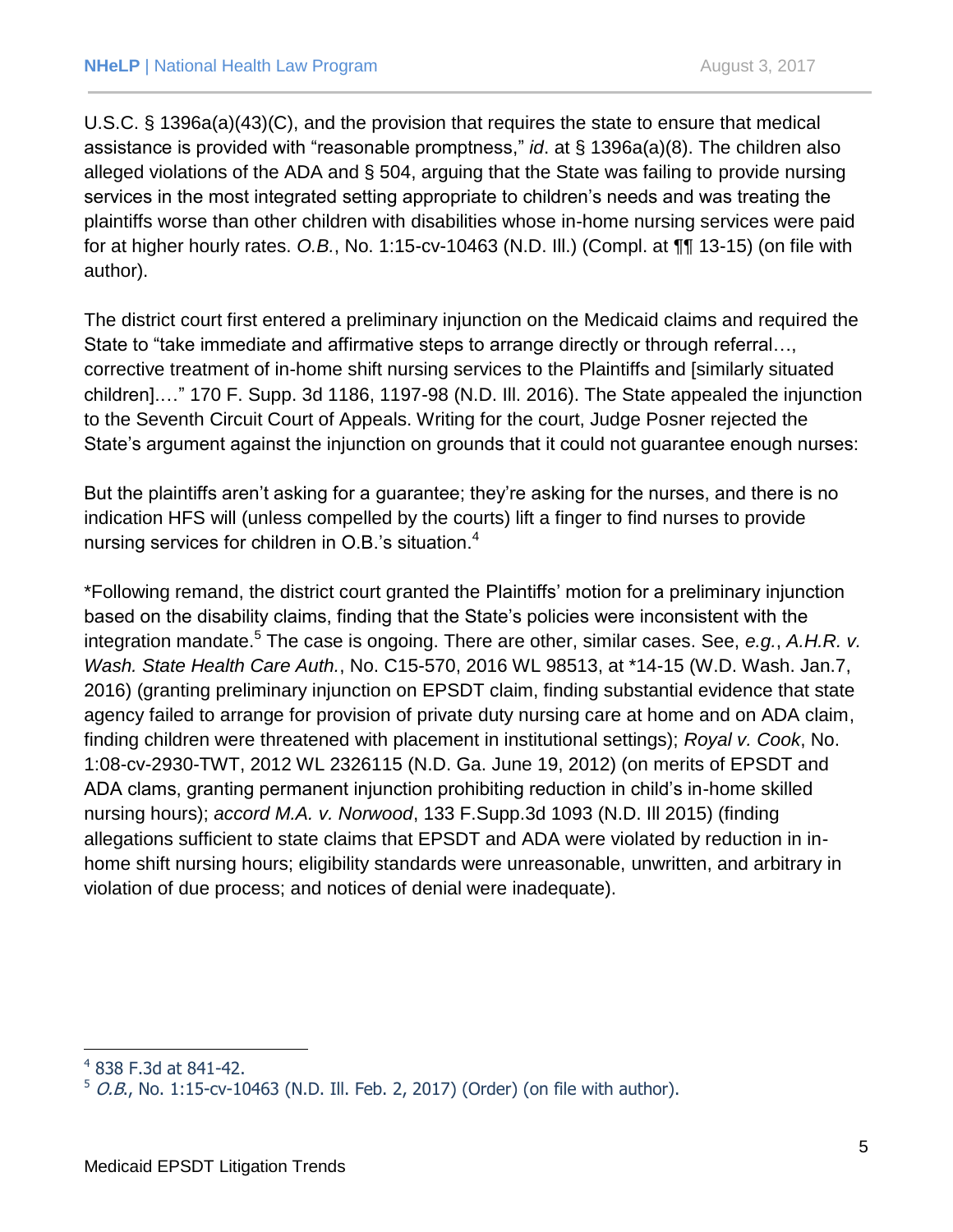### *Courts are rejecting states' arguments that a recent Supreme Court case bars Medicaid beneficiaries from enforcing the EPSDT provisions.*

Medicaid beneficiaries have traditionally enforced the EPSDT provisions through a civil rights statute, 42 U.S.C. § 1983. In *Gonzaga Univ. v*. *Doe*, 536 U.S. 273 (2002), the Supreme Court made it more difficult to enforce federal laws under § 1983. States have relied on *Gonzaga* to argue that the EPSDT provisions cannot be enforced. The circuit courts of appeal to have ruled on the question have held that the EPSDT provisions create enforceable rights. See *John B. v. Emkes*, 710 F.3d 394 (6th Cir. 2013) (agreeing that 42 U.S.C. §§ 1396a(a)(43)(B) and (C) are privately enforceable, but not an implementing regulation, 42 C.F.R. § 441.61(c), that requires the state to work with other entities to implement EPSDT); *Westside Mothers v. Olszewski,* 454 F.3d 532 (6th Cir. 2006); *S.D. ex rel. Dickson v. Hood,* 391 F.3d 581, 603-04 (5th Cir. 2004); *Ped. Specialty Care, Inc. v. Ark. Dept. of Human Servs.*, 293 F.3d 472 (8th Cir.  $2002$ ).<sup>6</sup>

Medicaid provisions have also sought to enforce Medicaid provisions, in particular, 42 U.S.C. § 1396a(a)(30)(A), a provision that requires states to ensure adequate payment rates. Following *Gonzaga*, numerous appellate courts held that health care providers could not enforce the provision under  $\S$  1983.<sup>7</sup> Providers turned to the Supremacy Clause in an effort to enjoin state payment laws. However, a 2015 U.S. Supreme Court, *Armstrong v. Exceptional Child Center*, decided that health care providers cannot enforce the Supremacy Clause to make a state comply with the provision. 135 S. Ct. 1378, 1383 (2015) (holding Supremacy Clause creates a "rule of decision" that merely "instructs courts what to do when state and federal law clash, but is silent regarding who may enforce federal laws in court, and in what circumstances they may do so."). *Armstrong* also refused to allow providers to rely on courts, sitting in equity, to enjoin state laws that are inconsistent with the payment provision. *Id.* at 1384.

Even though *Armstrong* does not concern § 1983, *id.* at 138 n. \*, 8 states have argued that the case bars EPSDT claims pursuant to § 1983. To date, courts have consistently rejected the argument. In *O. B. v. Norwood*, discussed above, the district court pointed out that *Armstrong* addresses "a different statutory provision, asserted by different plaintiffs, under a different theory" while "every circuit court to have decided the question has concluded that Medicaid beneficiaries can enforce the EPSDT provisions and the reasonable promptness provision." 170 F. Supp. 3d at 1192 (distinguishing *Armstrong*, 135 S. Ct. 1378 (2015)). Similarly, in *Cruz* 

 $\overline{a}$ 

 $6$  Dozens of district courts have found the EPSDT provisions enforceable under § 1983. For in depth discussion, *see* Jane Perkins, *Pin the Tail on the Donkey: Beneficiary Enforcement of the Medicaid Act Over Time*, 9 ST. LOUIS U. L. REV. 207 (2016).

<sup>7</sup> *Id.*  <sup>8</sup> \* in original.